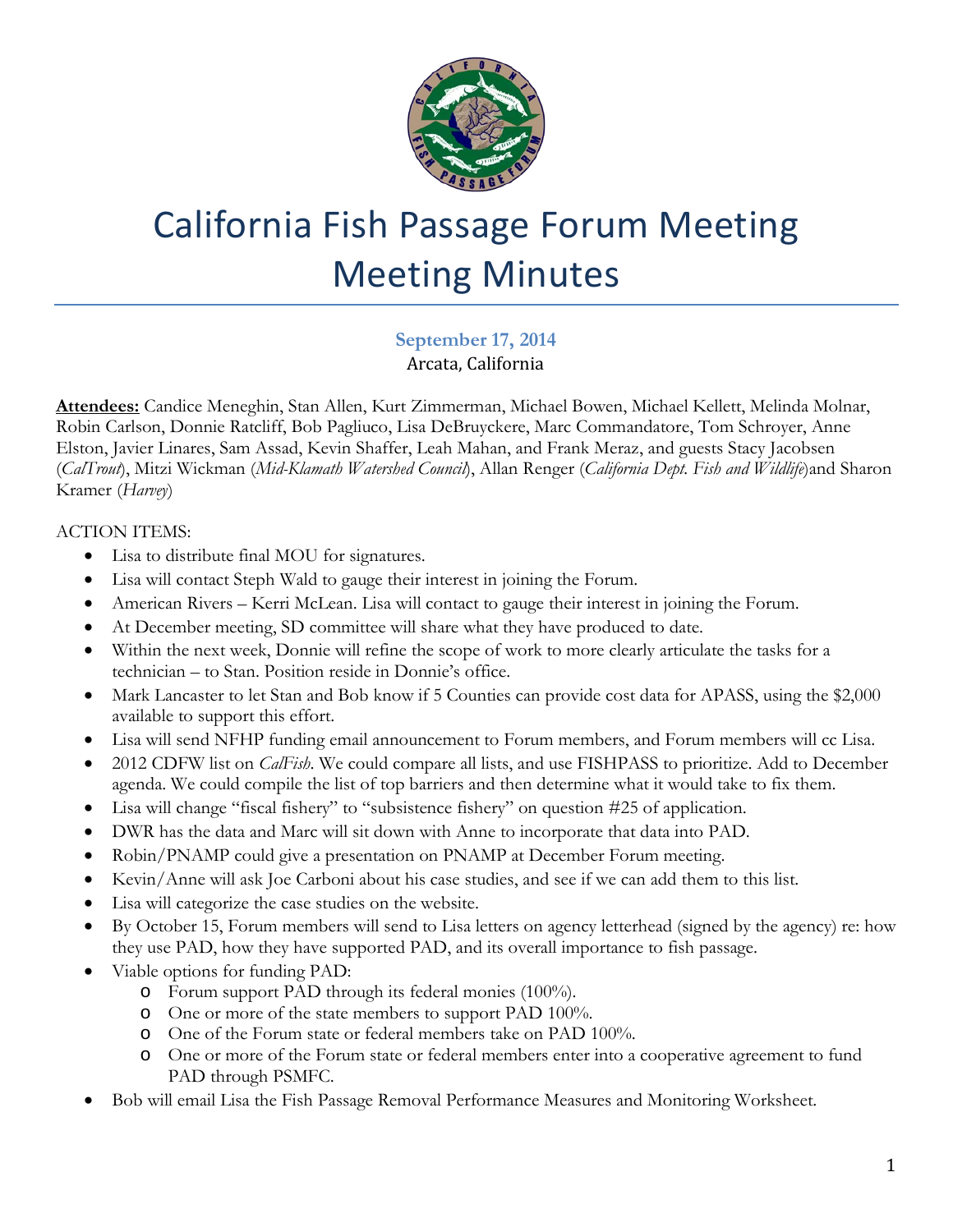- Ask Tom and Kevin to consider using some of the drought funding that may be available to support the water temperature initiative.
- Michael will work with Dan to draft a proposal that includes scope of work and  $\sim $100,000$  budget.
- Lisa will distribute the AOP (Kellett) paper to Forum members with the meeting minutes.
- The Forum will draft a supportive and encouraging letter for willing Forum signatories to write a letter in support of the Trabuco Creek project. Draft will be sent to the Governance Committee within the next three weeks.
- Lisa will send a Doodle to Forum members to obtain availability for a December meeting.

# **MOU:** Waiting to hear from 5 Counties on whether or not they are interesting in signing the MOU. **ACTION ITEMS:**

- Lisa to distribute final MOU for signatures.
- Lisa will contact Steph Wald to gauge their interest in joining the Forum.
- American Rivers Carrie McLean. Lisa will contact to gauge their interest in joining the Forum.

**Fish monitoring at fish passage project sites:** Bob volunteered to do scope of work in October for fish monitoring at fish passage project sites. We want to know what is going on in California, but expand protocol research outside of California. PSMFC will then announce RFP. The goal is for the report to compile where work is going on and where it has happened in the past, where it is going to happen, and protocols – then make recommendations about protocols. The Science and Data Committee is currently compiling protocols and posting them on the Forum's SD Intranet portion of the website. Actions 3 and 7 from the September meeting are linked. Caltrans may potentially be able to support the \$20,000 contract.

# **ACTION ITEMS:**

- At December meeting, SD committee will share what they have produced to date.
- Within the next week, Donnie will refine the scope of work to more clearly articulate the tasks for a technician – to Stan. Position reside in Donnie's office.

**FISHPASS:** For anadromous and catadromous species.

- \$2,000 to 5 Counties for cost data. Bob and Stan reached out to Mark to obtain cost data for APASS. **ACTION ITEM:** Mark Lancaster to let Stan and Bob know if 5 Counties can provide cost data for APASS, using the \$2,000 available to support this effort.
- Key upgrades
	- o Data constructor has been redesigned to allow customization by the user before the data is input now known as the Data Portal
	- o Multiple mitigation options per barrier can now be incorporated.
	- o Multiple "target" species can now be included in a single model run
	- o User can now choose or define general cost and passability values by barrier type OR user can assign specific values to a barrier, if know.
	- o User can weight at the species level OR by specific ESU/DPS.
	- o Improved ability to refine area/region for model run.
	- o Downstream passability can now be considered.
	- o Model runs are significantly faster  $(50K+barrier$  solution in  $\sim$  20 minutes)
- Additional functionality
	- o "Ownership" can be used to further refine model runs
	- o Invasive species considerations
	- o Climate change considerations
- Where are we right now
	- o DPASS 1.0 has been delivered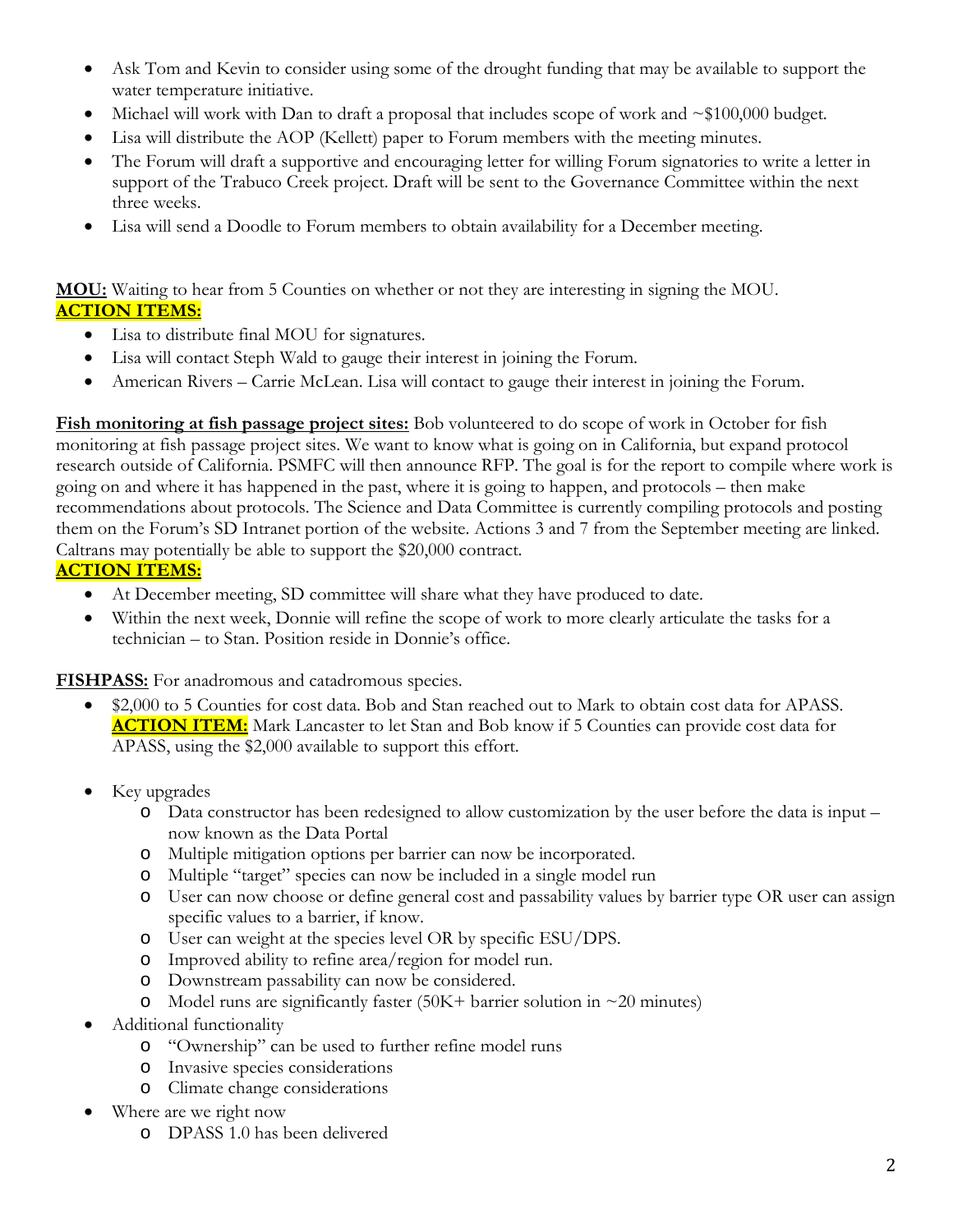- o Draft user guide has been delivered
- o Model runs can be completed with PAD-based test-sample datasets
- o Data Portal is nearly complete
- o Programming has been designed to easily incorporate new/different "habitat quality" estimates
- o Cost estimates have been developed for many barrier types
- What more do we need?
	- o Barrier ownership information
	- o Cost estimates for some of the less common barrier types
		- Log jams?
		- Grade control structures
		- Flood control channels
		- **Fish passage facility**
		- $\blacksquare$  Fish trap
		- **Utility crossing**
		- Gravel/borrow pit
		- Diversion
		- Other
- Plan to move forward
	- o Improving existing and locate/acquire new cost estimates
	- o Facilitate a new round of testing of DPASS and review of the draft user guide with the Work Team
	- o Assist in work team coordination
		- Water Resources potential in 2015-2016 for DWR or CDFW to use this tool and support it.

# **NFHP application for funding:**

# **ACTION ITEMS:**

- Lisa will send email announcement to Forum members, and Forum members will cc Lisa.
- 2012 CDFW list on *CalFish*. We could compare all lists, and use FISHPASS to prioritize. Add to December agenda. We could compile the list of top barriers and then determine what it would take to fix them.
- Lisa will change "fiscal fishery" to "subsistence fishery" on question #25 of application.

# **Forum Budget**

• There is travel funding built into the Forum budget now, so if some non-Federal Forum members need travel assistance, the request can be made to the Forum.

# **Forum Work Plan (ACTION ITEM: Lisa to add updated plan to website)**

# **Governance Committee:**

- Governance Committee meets monthly and has met twice since the last Forum meeting.
- Grape Creek video NFHP produced a great video on the successful Grape Creek project.

# **Science and Data Committee:**

- Anne is working on improving PAD data Use last years' and current year funding to do QA/QC refinements to PAD data. A PSMFC tech is ready to begin working with Anne.
- **ACTION ITEM:** DWR has the data and Mark will sit down with Anne to incorporate that data into PAD.
- Effectiveness monitoring This is a big NFHP initiative as well to create national protocols for EM; the Forum will be able to be more California-specific. PNAMP (Pacific Northwest Aquatic Monitoring Partnership) may expand beyond the Pacific Northwest to create a portal to house and share protocols. **ACTION ITEM:** Robin/PNAMP could give a presentation on PNAMP at December Forum meeting.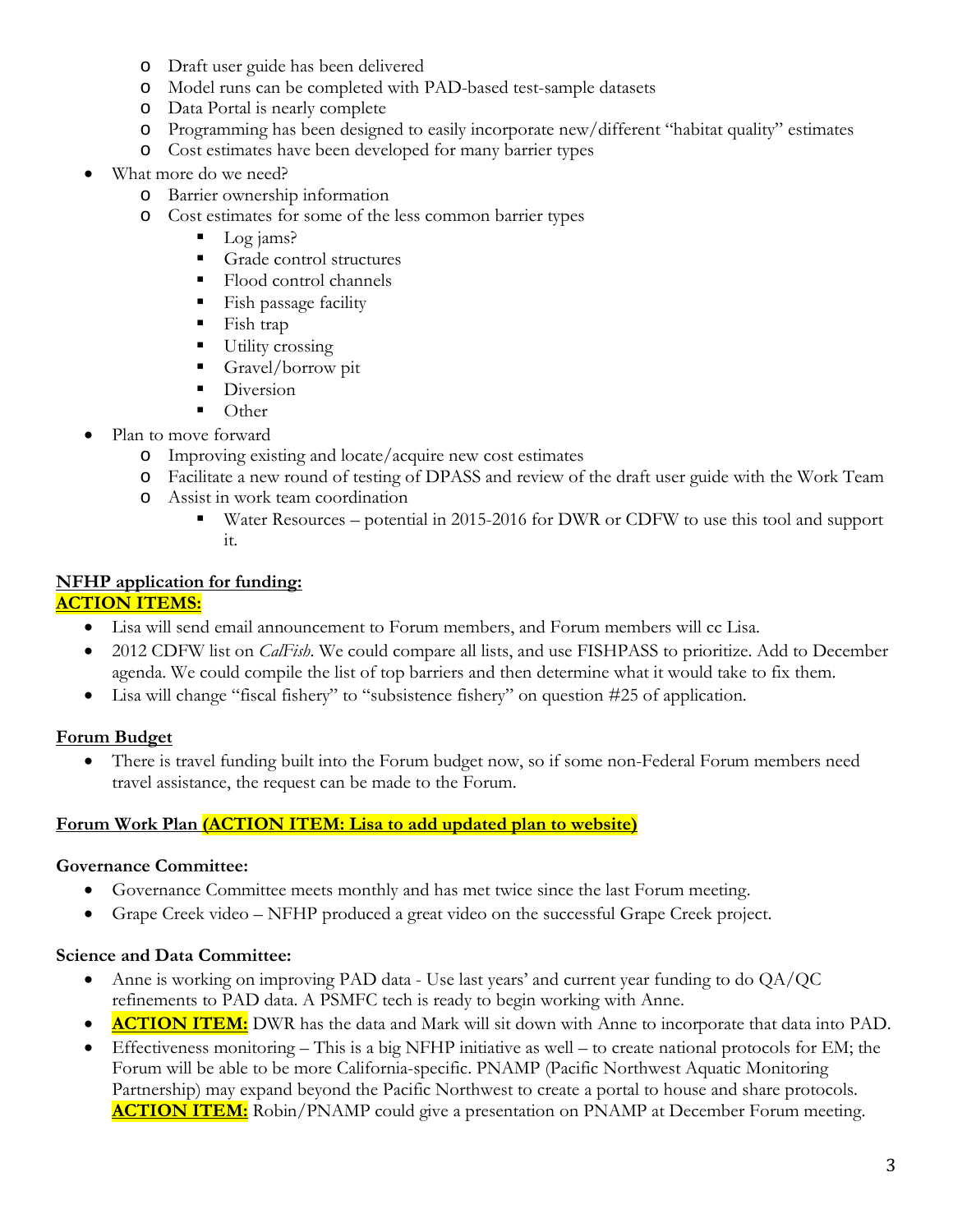- Science and Data Committee provided Outreach and Education Committee with suggestions for case studies.
- Summaries of PAD and *CalFish* have been drafted and sent to the CaLCC for inclusion on their Climate Commons website.

#### **Outreach and Education Committee:**

- Case studies are now uploaded to the Forum website.
	- **ACTION ITEM:**
		- o Kevin/Anne will ask Joe Carboni about his case studies, and see if we can add them to this list.
		- o Lisa will categorize the case studies on the website.

#### **Eel River Event**

There are 100 attendees registered for the Eel River event tomorrow. Fact sheets/packets and nametags have been produced.

# **Funding PAD**

Coastal Conservancy first funded PAD, then it's been funded by the FRGP program. But last year, the FRGP was not rated as high as in the past. There is funding through May of 2015, and there's a current proposal into FRGP – and there's also some USFWS funding. Robin wrote a PAD proposal and distributed it to the Forum members for discussion, but there was no further discussion. Caltrans has an interagency contract with CDFW – perhaps Caltrans could alter the work order to help fund PAD.

# **ACTION ITEM:**

- By October 15, Forum members will send to Lisa letters on agency letterhead (signed by the agency) re: how they use PAD, how they have supported PAD, and its overall importance to fish passage.
- Viable options for funding PAD:
	- o Forum support PAD through its federal monies (100%).
	- o One or more of the state members to support PAD 100%.
	- o One of the Forum state or federal members take on PAD 100%.
	- o One or more of the Forum state or federal members enter into a cooperative agreement to fund PAD through PSMFC.

#### **Mid-Klamath Watershed Council Restoration Activities (Mitzi Wickman)**

Project area - Trinity River to Iron Gate Dam along 200 miles in the Klamath River corridor, including lower Scott River and Salmon River. Goal is for juvenile coho to move out of the warm Klamath and to the cold tributaries. They are assessing about 80 streams, looking for barriers, and treating them as they find them. Often, the major barrier is at the mouth – the alluvial sill. Assessments include juvenile and adult fish passage, barrier identification, and tributary characteristics – then on-site prescriptions are made. They start work when the fish are aggregating at the mouth of the creeks – between May and November. Step pools are constructed around the drops to enhance connectivity. Effectiveness monitoring conducted a variety of ways – photo points, videos, changes in physical characteristics, biological monitoring via snorkel surveys. Structural integrity is monitoring throughout the season. In 2013, 65 juvenile salmon migration barriers were addressed, and 42 were monitored. Recommendation to demonstrate a treatment effect by monitoring sites and not treating them, then comparing results with treated sites. In 2012, 81 tributaries were assessed, 72 tributaries had 103 barriers. 2014 season – assessed 54 streams, treated 40 barriers in 32 streams.

#### **NOAA's Fish Passage Work (Leah Mahan)**

**Tier 1** – was the project built as designed, did it remove a safety hazard, does the site meet fish passage criteria, fish presence/absence upstream before and after the project, did it change recreational opportunities, did it change annual maintenance costs? **ACTION ITEM:** Bob will email Lisa the Fish Passage Removal Performance Measures and Monitoring Worksheet.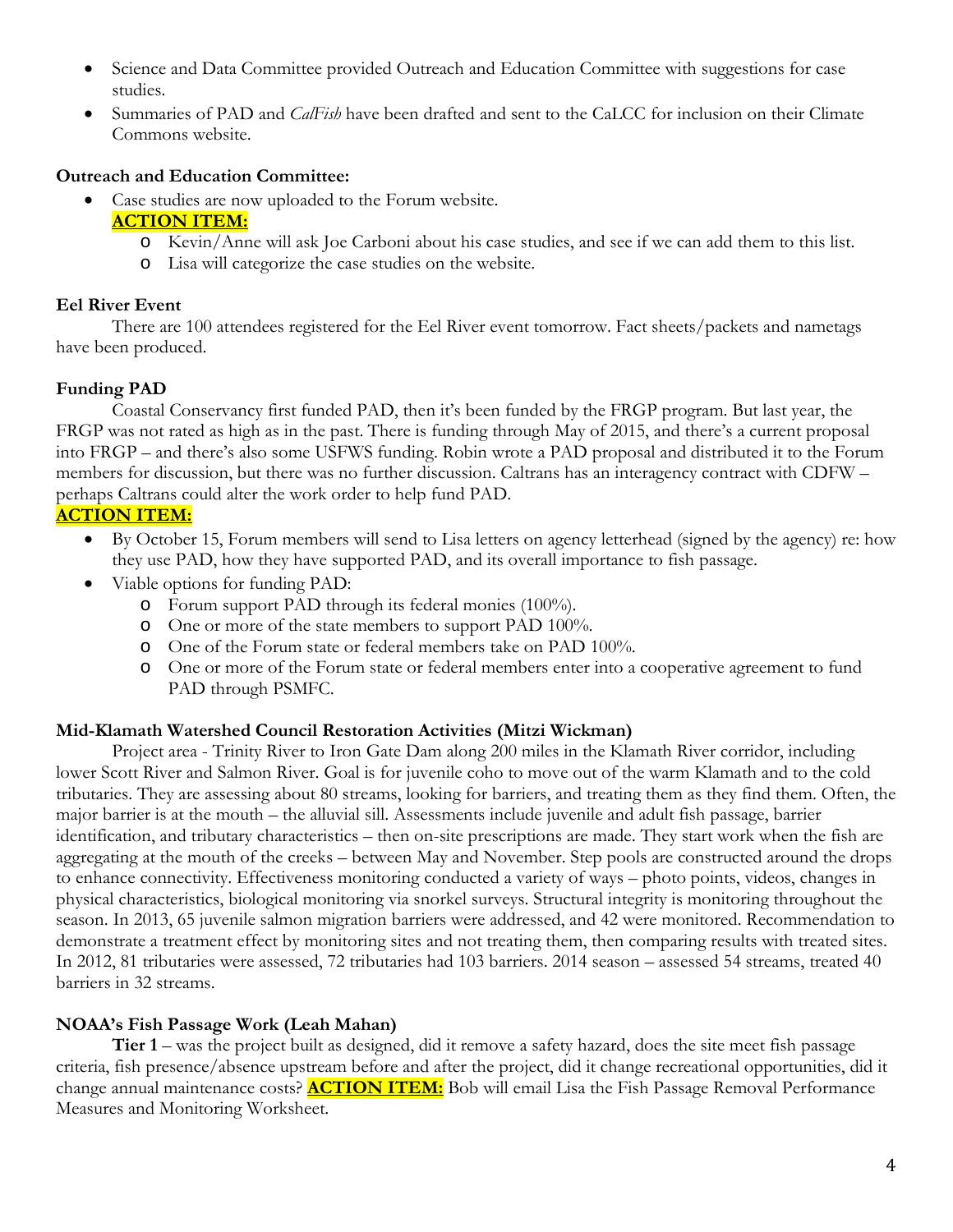**Tier 2** – biological, physical, long-term: questions included before and after barrier removal, and whether or not there is a spatial or temporal change in spawner and juvenile abundance and distribution, and habitat. Tier 2 methods include winter spawner surveys, juvenile abundance and distribution surveys (e.g., during summer and sometimes winter as well as e-fishing, go-pro underwater camera, snorkel, and outmigrant trapping), and habitat characterization (e.g., flow measurements, spawning substrate and rearing habitat characterization).

#### **Permitting, Post-project Monitoring and Population Response (Allan Renger, Sharon Kramer)**

- The roadmap for permitting depends on the project proponent and how the project is funded. Permit phasing/tiering should be planned as part of your project.
- Environmental analysis can be a good tool to streamline the permitting process to identify the alternatives and narrow them down – which ended up tiering the permitting.
- The Salt River Restoration project had 1 federal permit and numerous federal consultations, six state permits and two county permits

In Maine, NOAA took a programmatic approach to look at fish passage for Atlantic salmon and other species with upstream and downstream movements – to compartmentalize permitting for small, privately owned dams. They pre-permitted and streamlined the ESA side of the consultation. The **General Conservation Plan** is used more on the East Coast, but may have applicability for the West Coast.

#### Allan Renger – Salt River Restoration Post-Project Fisheries Monitoring

- Phase 1 construction (slough excavation, slough levee and tide gate removal, and habitat enhancement) is complete. All fish were captured and relocated from the Salt River and tributary slough prior to channel dewatering and excavation.
- RCD was required to monitor seasonal presence and distribution of listed salmonids and tidewater body as well as distribution and presence of non-native pike minnow.
- A monitoring plan was developed and 11 sites were selected for fish presence and dbn monitoring on a monthly basis using a  $1/8<sup>th</sup>$  inch mesh seine (single pass) and baited minnow trap (placed for greater than 1 hour).
- Pre-project relocation -68 tidewater goby were relocated; 1 coho juvenile salmonid was relocated and 1 juvenile pre-piscivorous pikeminnow.
- Post –project monitoring: 327 tidewater goby and 40 coho, and six Chinook juveniles, and juvenile prepiscivorous pikeminnow.

#### **California Water Temperature Network Development (Michael Kellett)**

How do we assess the quality of habitats upstream of barrier locations as a means of prioritizing barrier removal? Stream temperature could be a surrogate for habitat quality. Dan Isaak has already done this for other parts of the country. He constructed a temperature network for the Columbia River Basin – it's complete and on the Internet. National Hydrographic Dataset – treat it to make it a routed stream network (pick source and sink), then attribute that stream network with existing temperature data. They assign temperature regimes to unmonitored areas.

The source of funding for the initial work was USFWS LCC – they have already funded Oregon and Washington, which will be completed this winter. Michael Kellett contacted Dan Isaak and obtained some cost estimates that would range from \$60K to \$100K.

These networks are not limited to temperature data – other habitat quality data (e.g., bioassessment data) can be incorporated. Clean Water Act requires biological criteria (macroinvertebrates, etc.). **ACTION ITEM:**

- Ask Tom and Kevin to consider using some of the drought funding that may be available to support this initiative.
- Michael will work with Dan to draft a proposal that includes scope of work and  $\sim $100,000$  budget.

# **AOP Effectiveness Monitoring (Michael Kellett)**